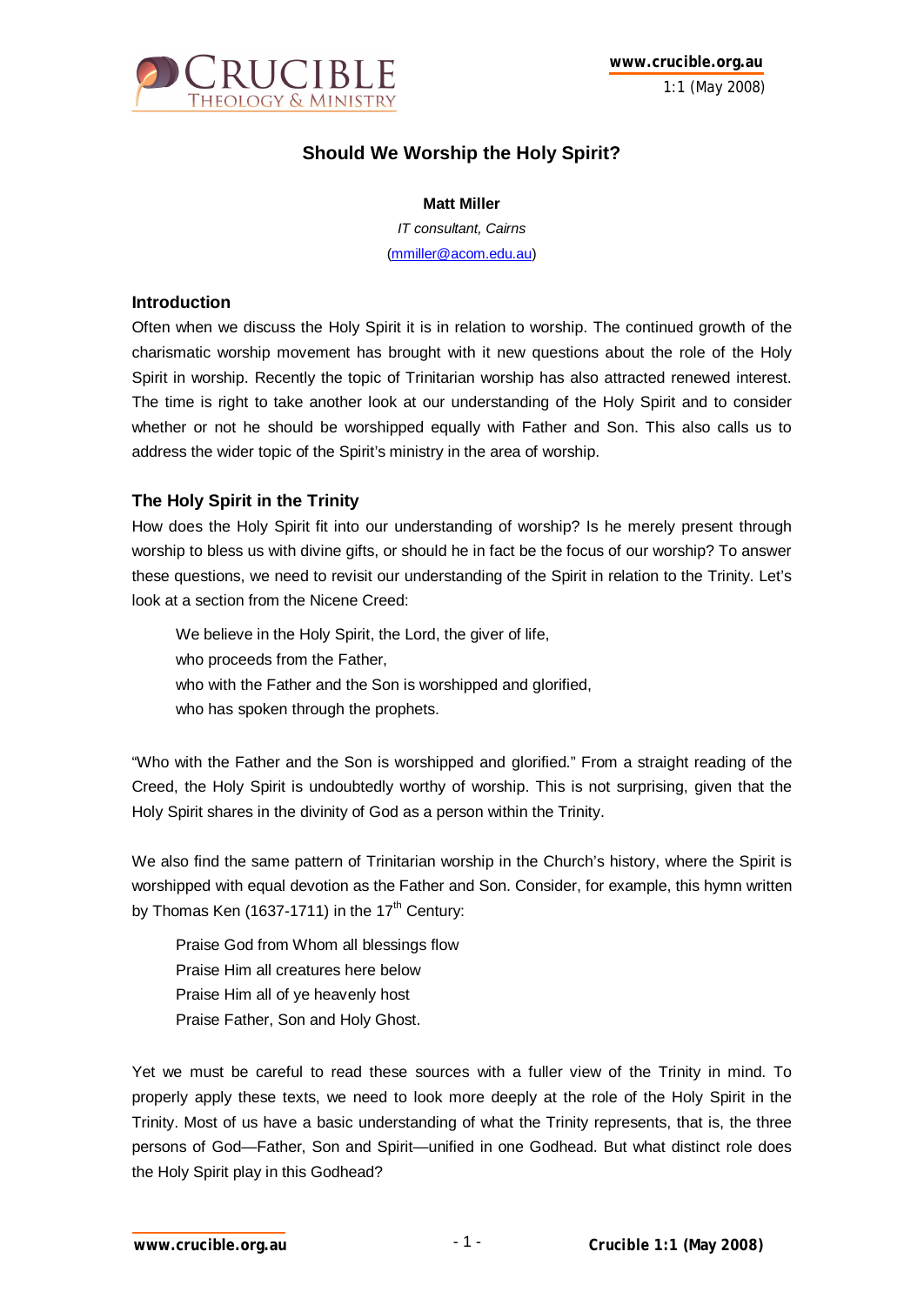The role of the Holy Spirit is to testify to the person and power of Jesus. Studying John's Gospel tells us that the Holy Spirit is sent in the name of Jesus and will teach us and remind us of everything he taught the disciples (John 14:26). The Spirit will testify about Jesus (15:26). He will make the things of Jesus known to us (16:14). Jesus even says that he will send the Spirit and that when that time comes the Spirit will testify about him (15:26). Hence in Acts 2, to explain to the crowd the miraculous signs of the Spirit's power that they are witnessing, Peter gives an extended testimony of the life and power of Jesus. The Holy Spirit's unique role in the Trinity is to bring to light the wonder and work of Jesus Christ!

When it comes to the question of whether or not we should worship the Holy Spirit then, we must bear in mind that the Spirit's primary purpose is to testify concerning Jesus. The Holy Spirit exists to give glory to the Father through the redeeming power of Jesus. Although he is an equal member of the Trinity and a powerful divinity in his own right, the Holy Spirit does not seek to draw attention to himself, but rather seeks to draw them to the Father through Jesus. Hence instead of being the subject of our worship, it follows that the Holy Spirit would want to draw our worship towards Jesus and the Father.

We can easily agree with all of this on a cerebral level, but we need to ground it somehow in our practice of worship. In this sense, it may be helpful to view the Holy Spirit as the *facilitator* of our worship. A helpful metaphor in more common language is that the Holy Spirit is the ultimate worship leader! The Holy Spirit prompts us to worship through his ministry within us and help bring our worship before God. Each time we honour Jesus and the Father, the Holy Spirit is glorified having served his purpose in bringing "worth-ship" to the other members of the Trinity.

Robin Parry describes beautifully how this kind of worship might look in practice:

In an ideal model, our worship will ceaselessly and effortlessly move back and forth between the threeness of God and the unity of God. It will shift focus from Father, to Son, to Spirit and back again in a restless celebration of divine love and mystery. It will also highlight the deep relations within the Godhead by not allowing the worshippers to lose sight of any of the Persons. At times the worship will draw the Father into focus; however the Son and Spirit will be there, out of focus, but still in our field of awareness. Other times the Son will attract our attention, but not in such a way that we do not see Father and Spirit. When the Spirit attracts our worshipping attention it will always be as the Spirit of the Father and the Spirit of the Son.<sup>1</sup>

Therefore the Spirit is not ignored in our worship, as if he should carry out his role in such a way that we're oblivious to his presence. Rather we should acknowledge what the Spirit is doing and invite his ministry to take place in us and through us as we seek to worship God. It may even be

 1 Robin Parry, 'Making Our Worship More Trinitarian' in Matt Redman (ed.), *Inside Out Worship*, (Ventura: Regal, 2005), 66.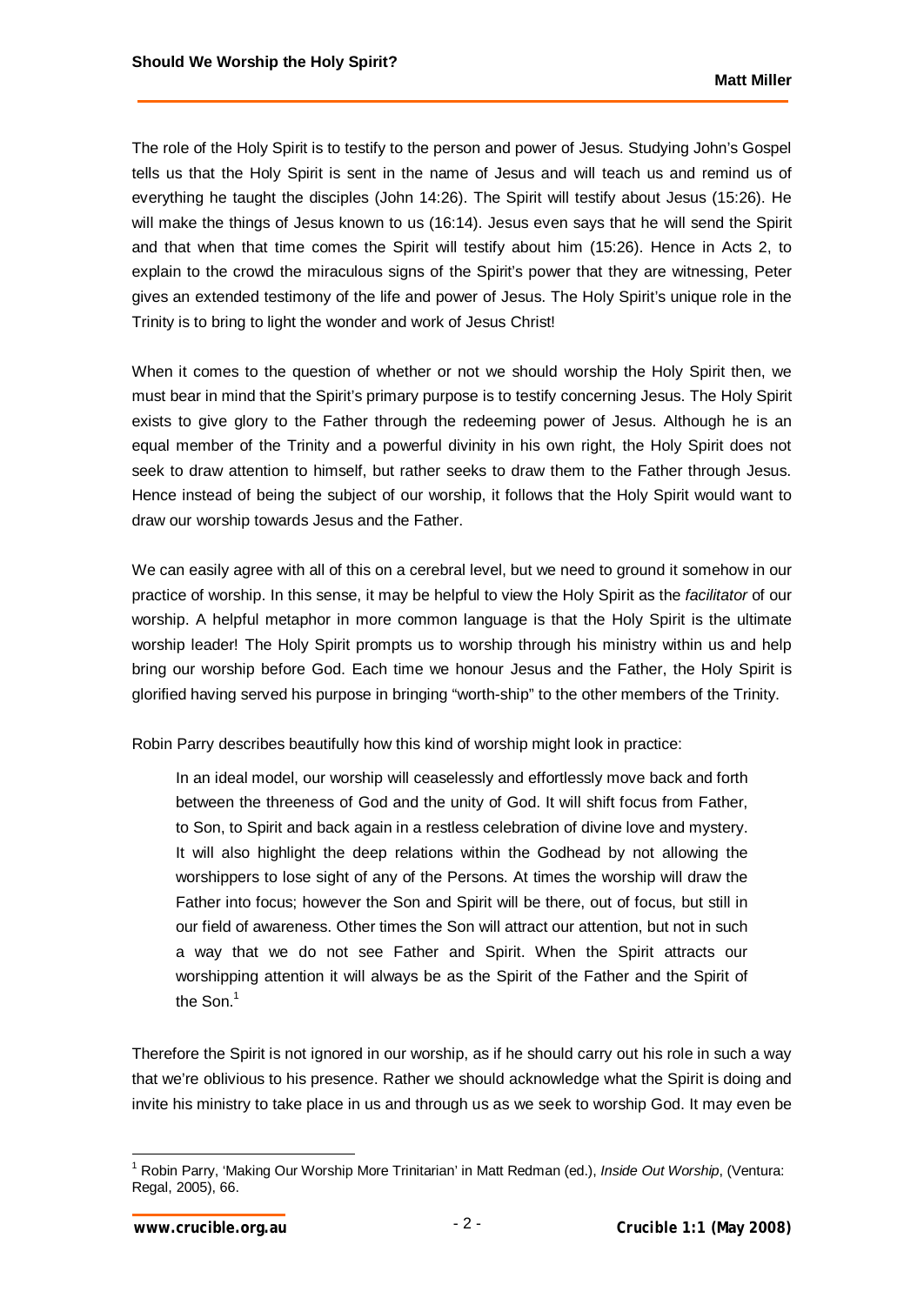helpful to begin our gathered times of worship with this recognition, intentionally asking the Spirit to help us bring our worship as a pleasing sacrifice to Jesus and the Father.

This leads us now to take a closer look at the ministry of the Spirit in worship.

## **The worship ministry of the Holy Spirit**

What, then, is the role of the Holy Spirit in worship? If he is not the direct subject of our worship but rather our leader in bringing glory to the Father and Son, how does the Spirit lead us in worship?

#### *The Holy Spirit empowers us to worship in spirit*

We, as human beings, are "of the flesh", meaning that we exist in the created realm of planet Earth and in our own frail state are unable to transcend this realm. Yet we are called to "worship in spirit" (John 4:24). Worship by its very nature, being directed towards God, requires us to operate in the spiritual realm. But no matter how hard we try in our own strength, we cannot enter into this place of spiritual worship. John 3:6 tells us that "flesh gives birth to flesh, but Spirit gives birth to spirit". We can have the best songs, the best leaders and the best intentions, but without the Spirit our worship can only be of the flesh. The Holy Spirit's ministry is what allows us to worship in spirit as we are called by God to do.

#### *The Holy Spirit reveals the mysteries of God*

Truth is revealed to us by the Spirit. Paul writes to the Corinthians:

The Spirit searches all things, even the deep things of God. For who among men knows the thoughts of a man except the man's spirit within him? In the same way no one knows the thoughts of God except the Spirit of God. We have not received the spirit of the world but the Spirit who is from God, that we may understand what God has freely given us. (1 Corinthians 2:10-12)

Many things in the spiritual realm, including the things of God, are beyond our capacity to fully understand. God infinitely transcends our brain's limited ability to interpret and comprehend – despite the complexity and power of the brain he has given us! The Spirit dwelling within us is the Spirit of God, who has the deepest knowledge of God. The Holy Spirit is able to minister this understanding to our spirit and give us insight as God reveals himself to us in a myriad of ways. Without this ministry of the Spirit, Paul says that the things of the Spirit would be as foolishness to us because they are spiritually discerned (1 Cor 2:14). We are able to worship God out of a greater understanding of truth because of the ministry of the Holy Spirit. As these truths are revealed to us, we are enabled and compelled to respond as physical beings to the spiritual realities we encounted by the power of the revelation of the Spirit.

#### *The Holy Spirit enables us to respond*

To respond to the revealed mysteries of God requires so much more than we can give from our human abilities. Jesus reminds us that the greatest commandment is to love God with an allencompassing love. "Love the Lord your God with all your heart and with all your soul and with